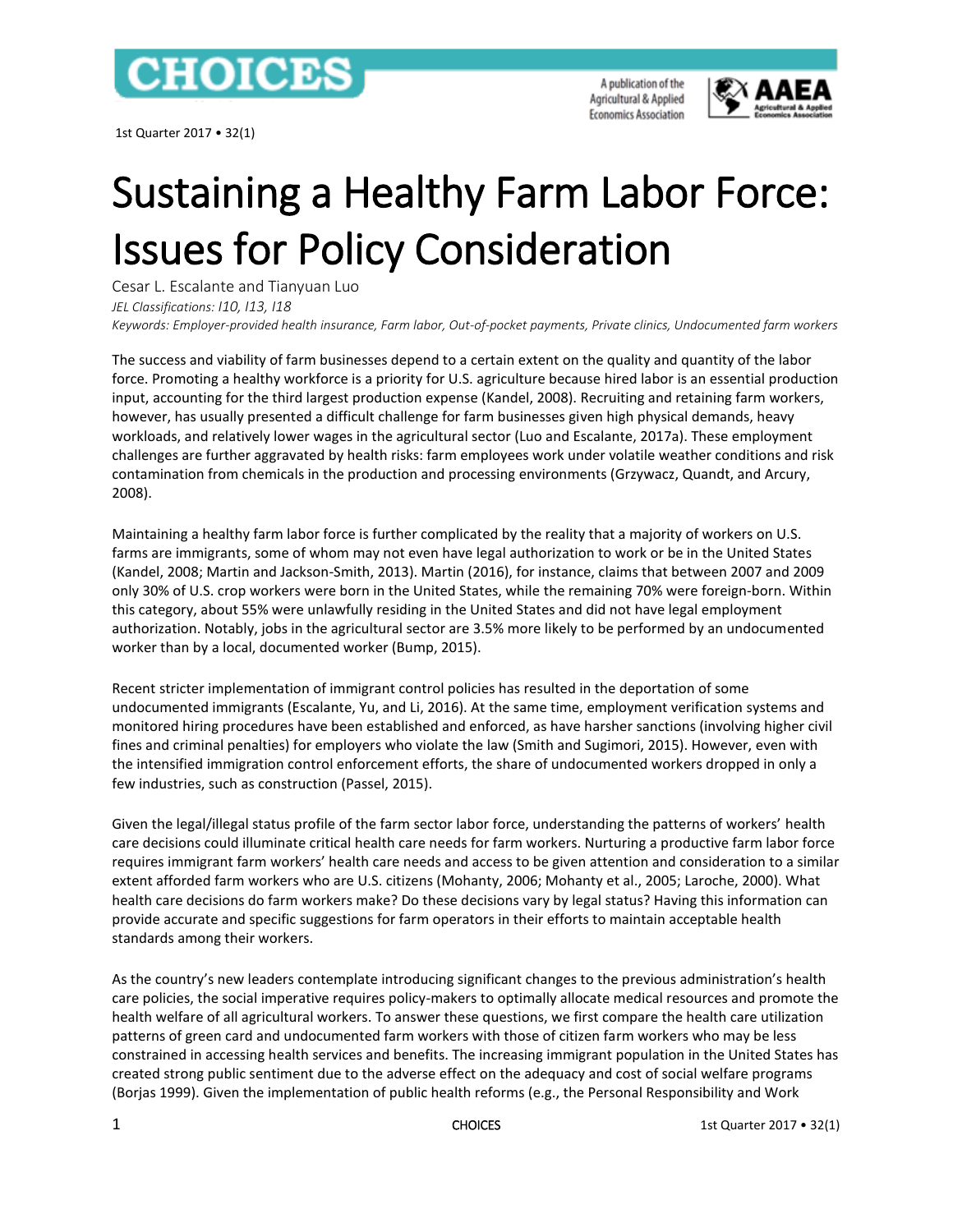Opportunity Reconciliation Act of 1996) and stringent immigration enforcement (e.g., E-verify mandates), do immigrants enjoy access to health care services and rates comparable to those enjoyed by U.S. citizens? We answer this question by investigating farm workers' choices among health care provider alternatives and the payment methods they use to settle health care bills. Based on legal status and demographic characteristics, farm workers may have diverse preferences for health care providers and methods of payment.

## Existing Farm Worker Health Care

The availability of adequate and reliable health insurance coverage enhances a farm worker's access to health care services and provides relief in the settlement of health care bills. In addition to existing public health programs such as Medicaid, Medicare, and military health care plans—a farm worker's options may also include employerprovided health insurance (EPHI) or directly purchased health insurance (DPHI).

EPHI is a major means of providing employee health insurance coverage in the United States and covers over 54% of the U.S. population (Smith and Medalia, 2014). Among working-age adults (ages 18–64), the overall EPHI coverage rate for U.S. citizens is 67%, compared to 46% among legal permanent residents and 31% among undocumented immigrants (Capps, Rosenblum, and Fix, 2009). Immigrant workers are less likely to be covered by EPHI because 40% of them work in construction or agricultural industries, which generally have lower EPHI coverage rates (Ku and Jewers, 2013). The Affordable Care Act (ACA) passed in 2010 mandated that employers with at least 50 employees must provide health insurance coverage to full-time employees and their dependents. But the ACA excluded companies in the farm and service industries that either hired fewer than 50 employees or depended on seasonal workers. The 2012 annual average number of hired workers per farm business ranged from 18.5 to 85.8 in the sixteen farm labor regions (excluding state-level estimates provided separately for California and Hawaii) defined under the NASS farm labor survey system. Only three regions (Pacific, Lake, and Southern Plain) reported an average of more than 50 workers per firm (USDA-NASS, 2012).

Directly purchased health insurance (DPHI) is a costly but important alternative for individuals in the United States who not eligible for both EPHI and public health insurance programs. According to Smith and Medalia (2014), 11% of the U.S. population choose DPHI and paid the premium out-of-pocket in 2010.

U.S immigrant health care policies are inextricably linked to the effectiveness of the public health insurance program, which the Trump administration has explicitly targeted for a significant overhaul. A major immigration policy reform in 1996, the PRWORA1996, requires a five-year waiting period for all lawful permanent residents to be eligible for Medicaid and Children's Health Insurance program (CHIP), regardless of financial situation. Undocumented immigrants remain ineligible for all public insurance programs (Ku, 2006). As a result, immigrant workers, especially those who are undocumented, have lower rates of health insurance coverage than citizens (Derose, Escarce, and Lurie, 2007).

## Are Farm Workers Healthy?

The demographic and health-related profiles of about 28,000 farm workers were compiled from National Agricultural Workers Survey (NAWS) annual datasets from 2007 to 2012. Workers fall into three legal status classes: citizens, green card holders, and undocumented workers.

Based on average demographic attributes, undocumented workers are usually younger, with an average age of 30 years, relative to other workers, who are at least 10 years older on average. The age profile of undocumented workers is supported by the supposition that younger people are healthier and thus more likely to migrate to where there is work (McDonald and Kennedy, 2004). This would also explain the small incidence of chronic diseases (e.g., asthma, diabetes, and hypertension) among the younger undocumented cohorts compared to the other groups of workers as compiled from the NAWS (Figure 1). Better health status of undocumented farm workers may result in lower utilization rate of health care services than that of the average U.S. citizen of the same age.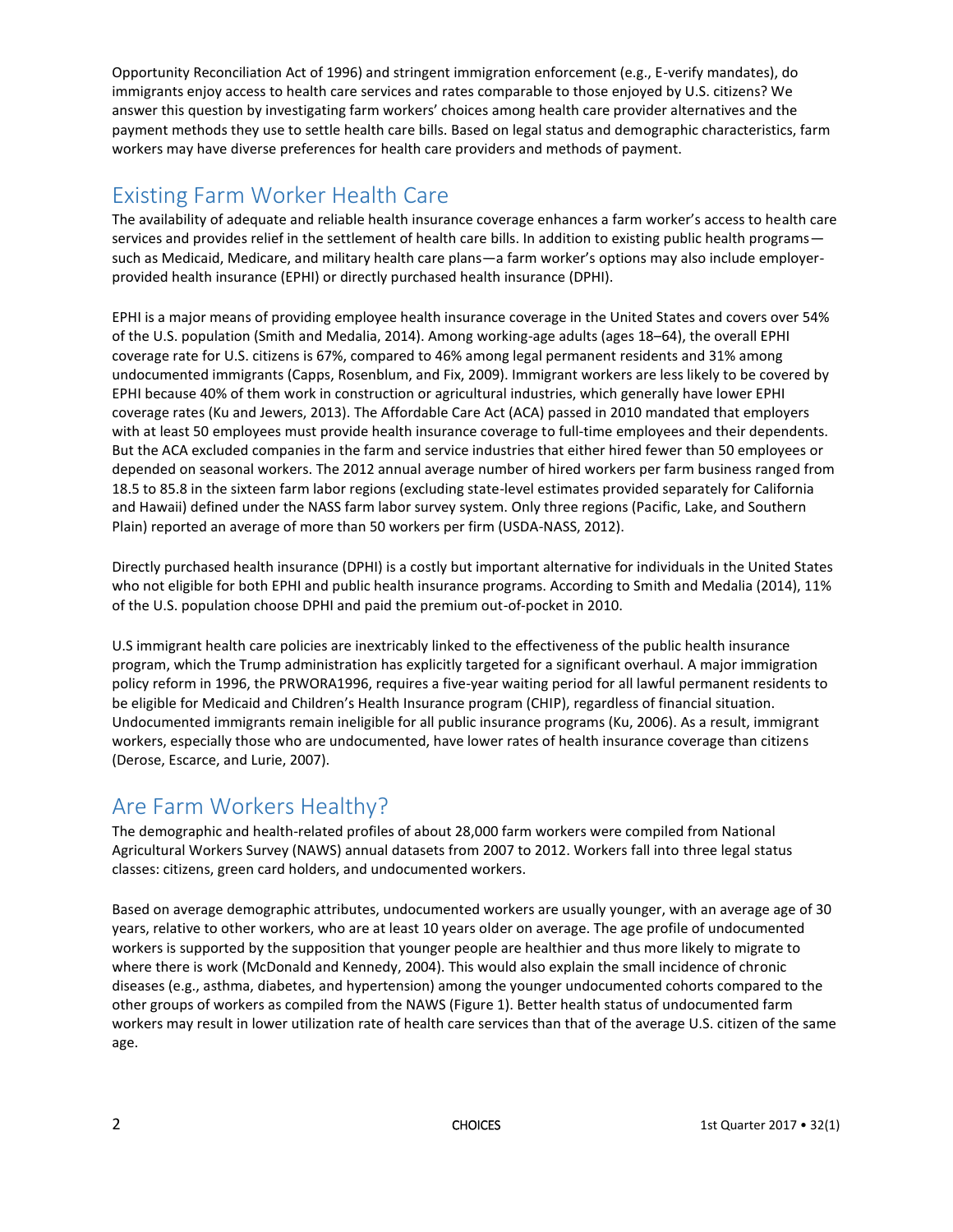The NAWS dataset also provides information on health insurance coverage for farm workers and their spouses. The indicator of health insurance availability considers a farm worker's acquisition of single or multiple coverage of public (e.g., Medicaid and Medicare) and private (e.g., EPHI and DPHI) health insurance. In the United States, EPHI coverage can also be extended to spouses and children, which creates a reliable health insurance bond between farm workers and their families. Moreover, in regard to public health insurance such as Medicaid, if one person in the household is eligible, there is a higher chance that the spouse may also be able to benefit from a public health insurance plan. Even if only one person is eligible, it would increase the chance that additional coverage would be purchased to cover other family members. The trends in Figure 2 confirm a large discrepancy in health insurance



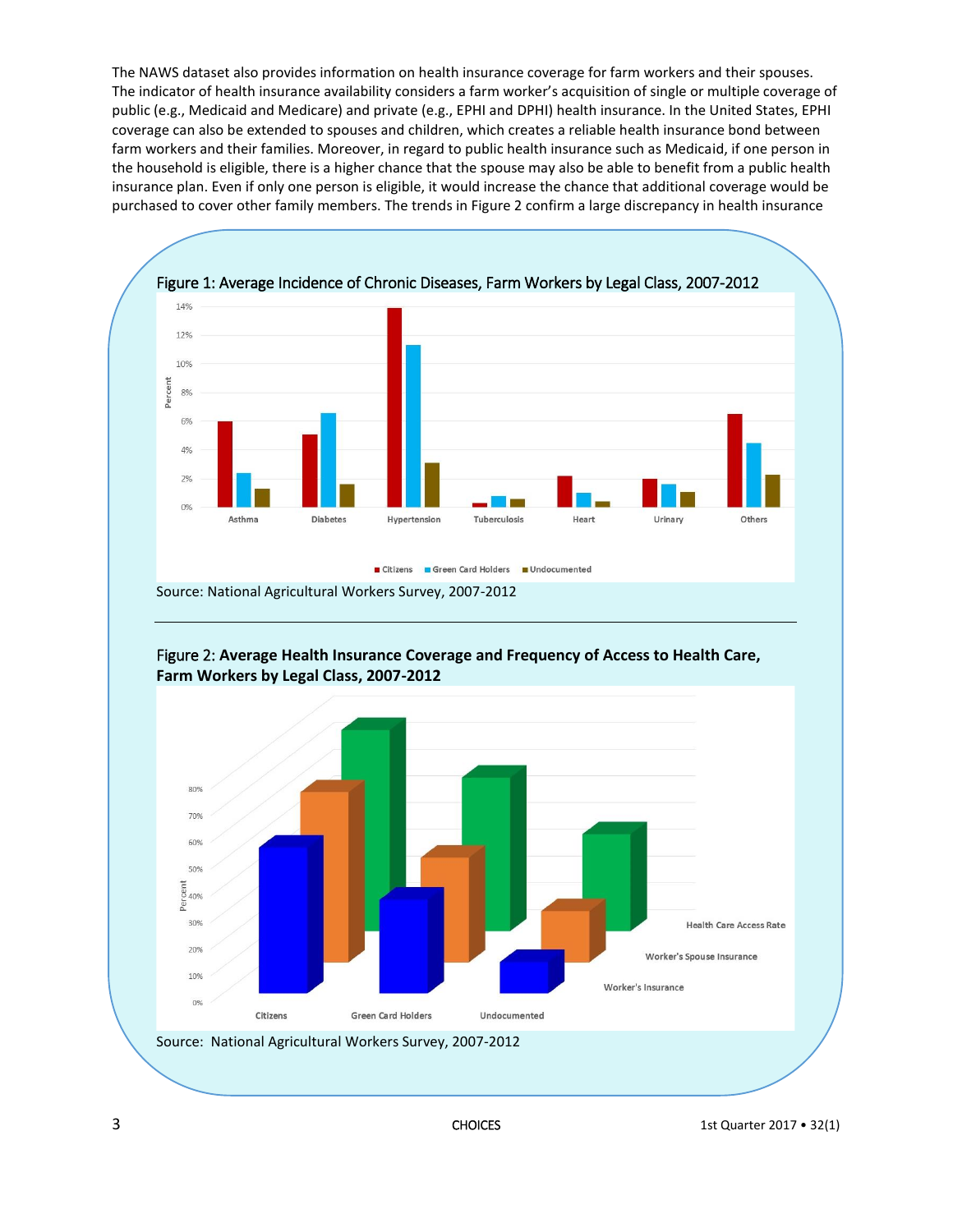availability among the different legal classes of workers. Citizens usually enjoy more access to health insurance coverage opportunities, while undocumented workers experience more hurdles and constraints in obtaining health insurance, whether these were obtained by the workers themselves or through their spouses.

The health care utilization rate for undocumented workers is significantly lower compared to that of other workers. This is validated by the trends in the workers' rate of access to health care services during the two-year period prior to the start of the 2007 survey. Figure 2 shows that citizens registered the highest frequency rate of health care use (75.3%), while undocumented workers had the lowest frequency rate (36.3%).

# Health Care Provider Selections

If certain farm workers experience more constrained access to health care services than others, which service providers do they rely more on for their urgent health concerns? Figure 3 presents separate plots of the annual health care provider choices among citizen, green card, and undocumented farm workers (calculated as the proportion of visits made to each service provider alternative to total visits) from 2007 to 2012.

Citizen and green card workers had almost identical patterns of health provider selection, notably the consistently higher patronage of private hospitals, during the six-year period. The only deviation in these workers' choices can be observed during the last four years of the time period, when

#### Figure 3: **Health Care Provider Choices of Different Legal Classes of U.S. Farm Workers, 2007-2012**







green card holders started increasing their patronage of community health centers. Such modified choices could have been induced by tighter household budgets and income constraints due to the effects of the recession and its aftermath.

With their lower socioeconomic status and constrained mobility, undocumented workers find themselves in a more disadvantageous position in accessing social resources, especially during recessionary periods (Massey, Gross, and Shibuya, 1994). Figure 3 indicates that these workers are initially inclined to use the relatively more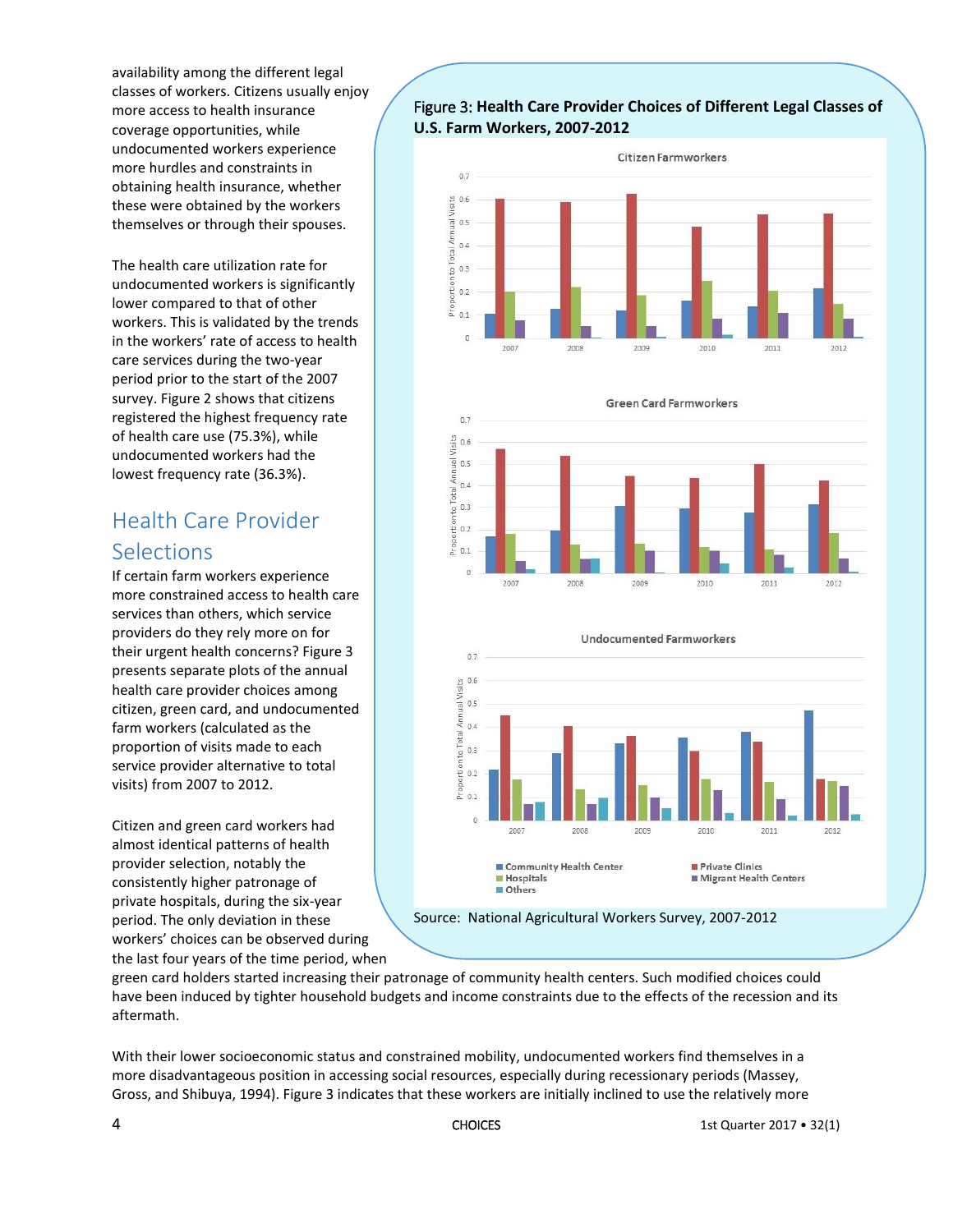costly private clinic services for most health care needs. Interestingly, this choice could have been influenced by their need for less visibility to immigration enforcement authorities, as legal identities are not essential requirements for receiving services at these clinics. During the recession (from 2009 onwards), however, these workers have relied more on community health centers, which were apparently the more affordable option during those times. These workers also used migrant health centers at higher rates than the other two worker groups, but these rates did not exceed their utilization rates for private clinics and community health centers. These trends can be partly attributed either to the inadequacy of extensive or comprehensive medical services at these centers or the need to elude immigration authorities, who may have closely monitored activities because of the possible presence of deportable undocumented persons in such places.

## Health Bill Payment Arrangements

Given workers' varied preferences for certain health service providers, their usual payment arrangements for settling their health care services bills can also provide important indications of motivations and choices, thus leading to financial and welfare implications. As can be seen in Figure 4, farm workers in general have a high probability of paying for health care services using their own funds, with undocumented farm workers registering the highest probability at 48%. For those with legal immigration status, this could be caused primarily by lack of health

#### Figure 4: **Health Bill Payment Arrangements of Different Legal Classes of U.S. Farm Workers, 2007-2012**







Source: National Agricultural Workers Survey, 2007-2012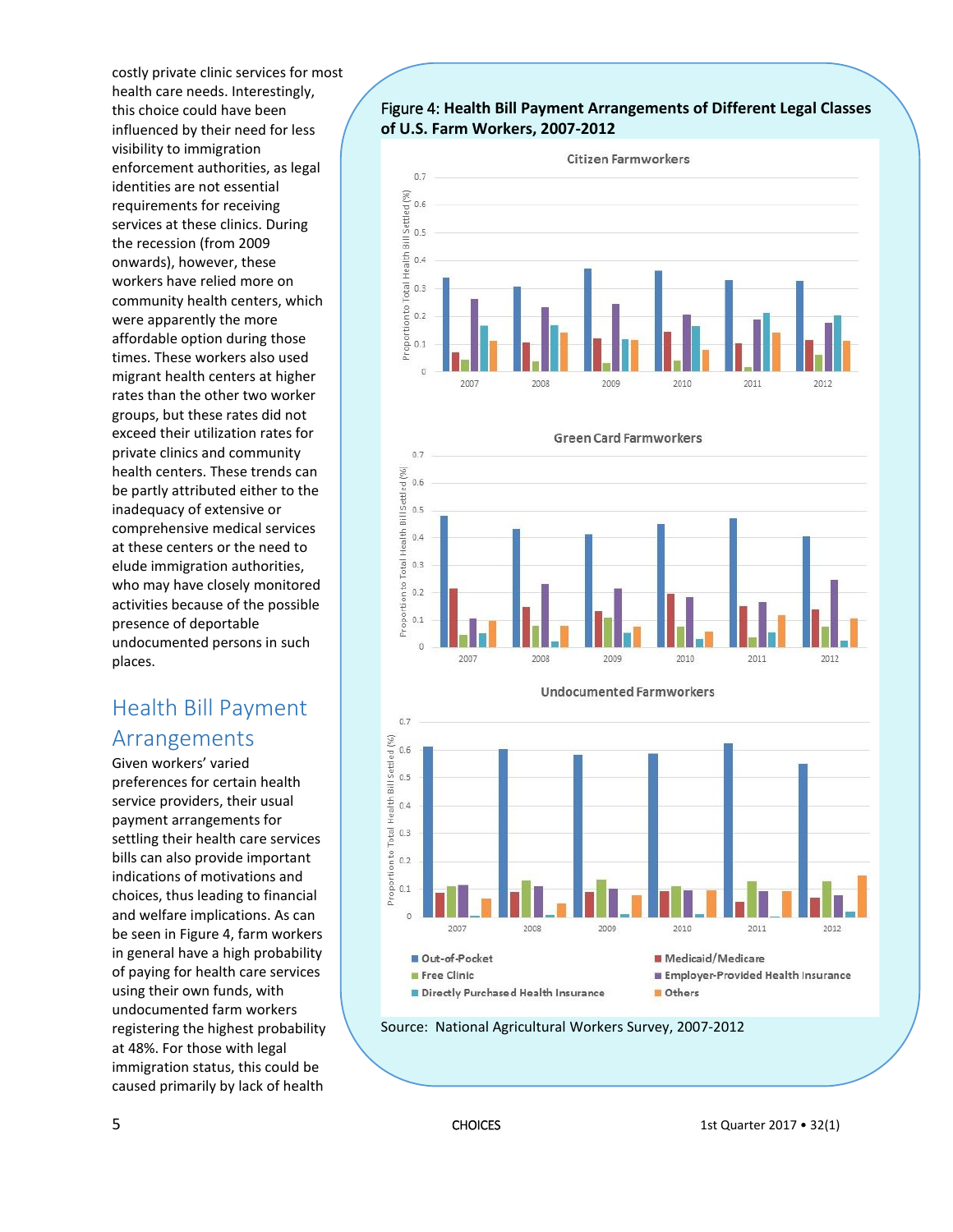insurance. Workplace hazards and risks raise health insurance premiums significantly, such that farm workers could have been discouraged from purchasing any individual health plan (Sundaram-Stukel and Deller, 2009). Only 32.6% of farm workers actually enjoyed EPHI benefits in 2010. This rate is considered low compared to management and professional jobs, where 89.4% of workers are provided health services benefits (U.S. Census Bureau, 2010). Without any health insurance plans, even farm workers with legal immigration status may need to absorb all medical costs themselves.

In Figure 3, EPHI is the second most frequently used payment method by citizens and green card holders in most years, although this option's probability is less than half of that of out-of-pocket payments. Green card holders also use more Medicaid/Medicare assistance than the other two worker groups. Given their lower average reported incomes in the NAWS datasets compared to citizens, they may have resorted to avail themselves of such payment relief services after they have completed the five-year residence requirement for availing of certain public health benefits.

Undocumented workers are least accommodated by EPHI benefits at the discretion of some employers because U.S. labor laws only guarantee these workers basic rights, which exclude such benefits (Contreras, 2015; Bray, 2016). Their conditions are compounded by their illegal immigration status, which inhibits them from accessing any public benefit programs such as Medicare. As a result, undocumented workers are most likely to pay for health care costs out-of-pocket. As Figure 4 indicates, their personal funds account for a much larger proportion of their health bill payments compared to other workers. The average proportion of this payment option for these workers is almost 60%, while citizens and green card holders pay average out-of-pocket rates of only 34% and 44%, respectively.

#### Implications

The goal of sustaining a healthy farm workforce is an important policy consideration given the sector's dependence on labor inputs. This priority is a challenge that must consider several issues. First, replacing foreign workers could be complicated due to difficulties in sourcing and hiring domestic workers to replace displaced undocumented workers. Citizens and green card holders have usually been unwilling to endure demanding, strenuous farm work in favor of better pay, more employee benefits, and more favorable working conditions in other industries (Wozniacka 2013; Wells 2012). When documented domestic workers are hired, some farmers have had to contend with levels of farm labor productivity that are significantly lower than those achieved by former undocumented workers. In less mechanized operations, large quantities of crops remained un-harvested and resulted in huge crop losses (Preston, 2007; McKissick and Kane, 2011).

Second, employing foreign labor (except those sourced under the H2A guest farm worker visa program) translates to substantial farm cost savings. Wages for documented workers in fruit, nut, and vegetable farms are 18% higher than wages for undocumented workers (Ruark and Moinuddin, 2011).

Third, retaining farm workers is a pressing concern in the farm sector, especially in the more labor-intensive fruit, vegetable, and horticulture industries. In their analysis of farm labor turnover trends by analyzing workers' employment time allocation between farm and non-farm work, Luo and Escalante (2017a) found that citizen and green card farm workers tend to have significantly lower workweek allocations to farm work than undocumented workers. During periods of economic downturn, citizens and green card holders further reduce their workweek allocation to agricultural employment as they explore more financially rewarding job opportunities in the nonagriculture sector. In contrast, undocumented farm workers are usually much less responsive to economic shocks as they tend to stick to their status quo labor allocation pattern (favoring farm employment) during such difficult times.

Finally, even during the Obama administration, legislative policies (such as the PRWORA96) were already being enforced to restrict immigrants' access to public benefits. These policies were intended to quell growing concern that the increasing presence of immigrants in the country could deprive many domestic residents, especially citizens, of necessary health care and public services (Borjas, 1999). Given the Trump administration's stronger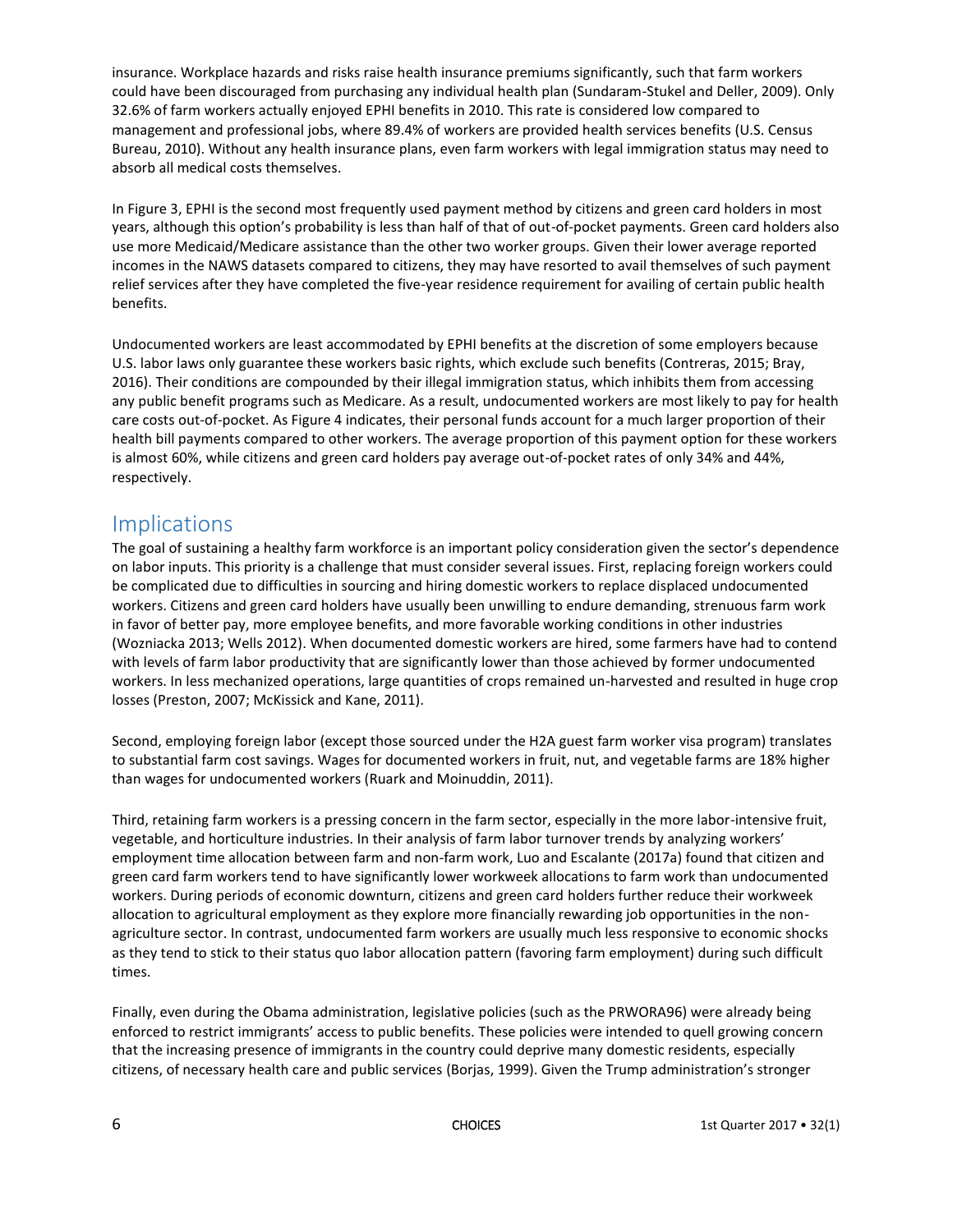immigration stance, more restrictive policies could further diminish foreign workers' access to welfare resources, including health care services.

Such policies, if indeed implemented, could have serious negative repercussions on the agricultural sector, which relies heavily on immigrant workers, especially for seasonal farm work (Martin and Jackson-Smith, 2013). In addition, the reality is that a disconnect exists between the sector's actual provision of health insurance benefits to its workers and farm workers' more physically demanding, riskier, and more taxing workloads (Grzywacz, Quandt, and Arcury, 2008; Luo and Escalante, 2017b). Even if foreign workers in the farm sector were replaced entirely by domestic workers, the persistent reality is that these replacement workers and their dependents are not adequately covered with insurance through their EPHI benefits and thus would resort to making health care decisions based on their own financial resources. In the absence of more reliable health insurance, health care, and public service programs, the agricultural sector confronts the issue of maintaining a healthy workforce as its deterioration could have a negative impact on labor productivity, the sector's viability, and the nation's domestic food supply.

### For More Information

- Anton, J. I., and R. M. Munoz de Bustillo. 2010. "Health Care Utilization and Immigration in Spain." *European Journal of Health Economics* 11:487–498.
- Borjas, G. 1999. "Immigration and Welfare Magnets." *Journal of Labor Economics* 17(4):607–637.
- Bray, I. 2016. "Legal Rights of Undocumented Immigrants." *Lawyers.com,* New Providence, NJ: Martindale-Hubbell. Available online[: http://immigration.lawyers.com/general-immigration/legal-rights-of-illegal-immigrants.html](http://immigration.lawyers.com/general-immigration/legal-rights-of-illegal-immigrants.html)
- Bump, P. 2015. "Where America's Undocumented Immigrants Work." *The Washington Post*. Available online: [https://www.washingtonpost.com/news/the-fix/wp/2015/03/27/where-americas-undocumented](https://www.washingtonpost.com/news/the-fix/wp/2015/03/27/where-americas-undocumented-immigrants-work)[immigrants-work](https://www.washingtonpost.com/news/the-fix/wp/2015/03/27/where-americas-undocumented-immigrants-work)
- Capps, R., M. R. Rosenblum, and M. Fix. 2009. *Immigrants and Health Care Reform: What's Really At Stake?* Migration Policy Institute. Available online: [http://www.migrationpolicy.org/research/immigrants-and-health](http://www.migrationpolicy.org/research/immigrants-and-health-care-reform-whats-really-stake)[care-reform-whats-really-stake](http://www.migrationpolicy.org/research/immigrants-and-health-care-reform-whats-really-stake)
- Contreras, R. L. 2015. "Yes, Illegal Aliens Have Constitutional Rights." *The Hill*. Available online: <http://thehill.com/blogs/pundits-blog/immigration/255281-yes-illegal-aliens-have-constitutional-rights>
- Derose, K. P., J. J. Escarce, and N. Lurie. 2007. "Immigrants and Health Care: Sources of Vulnerability." *Health Affairs* 26(5):1258–1268.
- Escalante, C. L., Y. Wu, and X. Li. 2016. "Organic Farms' Seasonal Farm Labor Sourcing Strategies in the Pre- "Arizona" Mode of Immigration Control." *Applied Economics Letters* 23(5): 341–346.
- Grzywacz, J. G., S. A. Quandt, and T. A. Arcury. 2008. "Immigrant Farmworkers' Health-Related Quality of Life: An Application of the Job Demands-Control Model." *Journal of Agricultural Safety and Health* 14(1):79–92.
- Kandel, W. 2008. *Profile of Hired Farmworkers: A 2008 Update*. Washington, D.C.: U.S. Department of Agriculture, Economic Research Service, Economic Research Report 60, July.
- Ku, L. 2006. *Why Immigrants Lack Adequate Access to Health Care and Health Insurance*. Migration Policy Institute. Available online[: http://www.migrationpolicy.org/article/why-immigrants-lack-adequate-access-health-care](http://www.migrationpolicy.org/article/why-immigrants-lack-adequate-access-health-care-and-health-insurance)[and-health-insurance](http://www.migrationpolicy.org/article/why-immigrants-lack-adequate-access-health-care-and-health-insurance)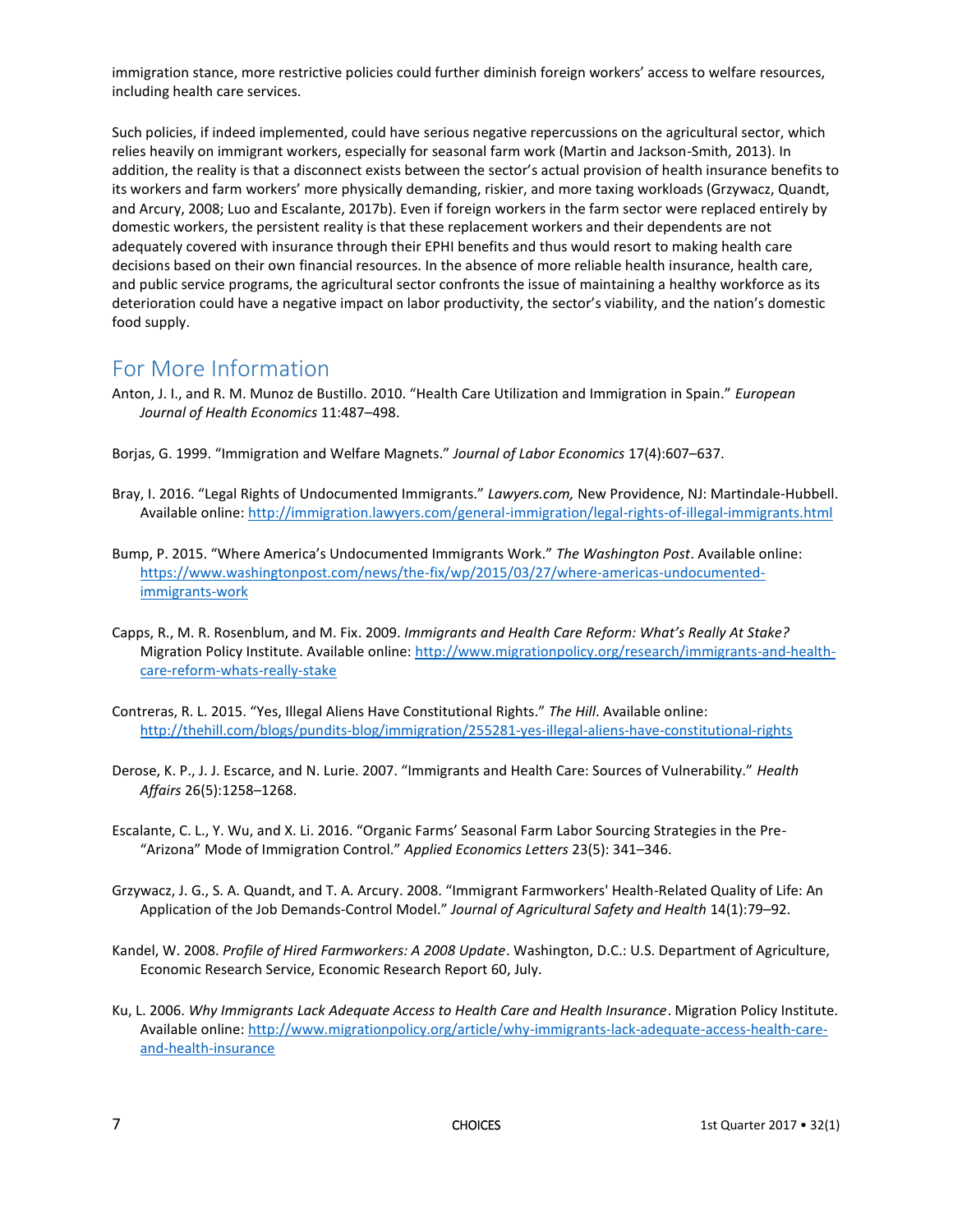- Ku, L., and M. Jewers. 2013. *Health Care for Immigrant Families: Current Policies and Issues*. Washington, D.C.: Migration Policy Institute.
- Laroche, M. 2000. "Health Status and Health Services Utilization of Canada's Immigrant and Non-Immigrant Population." *Canadian Public Policy/Analyse de Politiques* 26(1):51–75
- LeClere, F. B., L. Jensen, and A. E. Biddlecom. 1994. "Health Care Utilization, Family Context, and Adaptation among Immigrants to the United States." *Journal of Health and Social Behavior* 35(4):370–384.
- Luo, T., and C. L. Escalante. 2017a. "US Farm Workers: What Drives Their Job Retention and Work Time Allocation Decisions?" *Economic and Labour Relations Review,* in publication process.
- Luo, T., and C. L. Escalante. 2017b. "Employer-Provided Health Benefits and the Employment Decisions of U.S. Farm Workers." *Agricultural Finance Review,* in publication process.
- Martin, P. 2016. "Immigration and Farm Labor: Challenges and Opportunities." *AgBioForum* 18(3), 252-258.
- Martin, P., and D. Jackson-Smith. 2013. *Immigration and Farm Labor in the U.S.* East Lansing, MI: National Agricultural and Policy Development Center, Michigan State University.
- Massey, D. S., A. B. Gross, and K. Shibuya. 1994. "Migration, Segregation, and the Geographic Concentration of Poverty." *American Sociological Review* 59(3):425–445.
- McDonald, J. T., and S. Kennedy. 2004. "Insights into the 'Healthy Immigrant Effect': Health Status and Health Service Use of Immigrants to Canada." *Social Science & Medicine* 59(8):1613–1637.
- McKissick, J. C. and S. P. Kane. 2011. *An Evaluation of Direct and Indirect Economic Losses Incurred by Georgia Fruit and Vegetable Producers in Spring 2011*. Athens, GA: Center for Agribusiness and Economic Development, University of Georgia.

Mohanty. S. A. 2006. "Unequal Access: Immigrants and U.S. Health Care." *Immigration Policy in Focus* 5(5):1–7.

- Mohanty S. A., S. Woolhandler, D. U. Himmelstein, S. Pati, O. Carrasquillo, and D. H. Bor. 2005. "Health Care Expenditures of Immigrants in the United States: A Nationally Representative Analysis." *American Journal of Public Health* 95(8):1431–1438.
- Passel, J. S. 2015. "Share of Unauthorized Immigrant Workers in Production, Construction Jobs Fall Since 2007." *Hispanic Trends*. Washington, D.C.: Pew Research Center. Available online: [http://www.pewhispanic.org/2015/03/26/share-of-unauthorized-immigrant-workers-in-production](http://www.pewhispanic.org/2015/03/26/share-of-unauthorized-immigrant-workers-in-production-construction-jobs-falls-since-2007/)[construction-jobs-falls-since-2007/](http://www.pewhispanic.org/2015/03/26/share-of-unauthorized-immigrant-workers-in-production-construction-jobs-falls-since-2007/)
- Perkins, J., and M. Youdelman. 2008. *Summary of State Law Requirements Addressing Language Needs in Health Care*. Washington, D.C.: National Health Law Program.
- Preston, J. 2007, 5 September. "Short on Labor, Farmers in U.S. Shift to Mexico." *New York Times*. Available online: <http://www.nytimes.com/2007/09/05/us/05export.html> .
- Ruark, E. A., and A. Moinuddin. 2011. *Illegal Immigration and Agribusiness: The Effect on the Agriculture Industry of Converting to a Legal Workforce*. Washington, D.C.: Federation for American Immigration Reform.